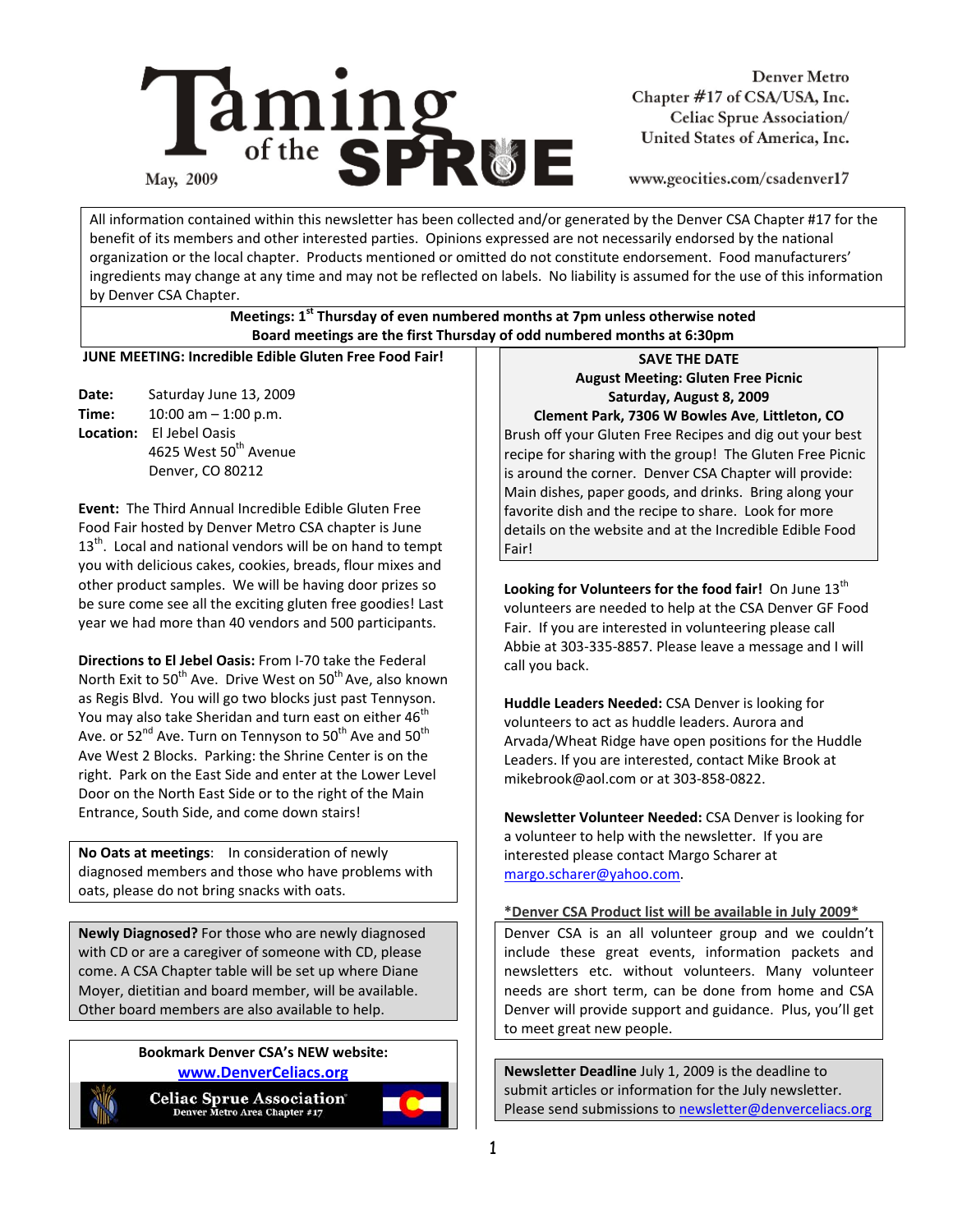## **April Meeting: Dr. Hahn and Dr. Andow DDS**

Dr. Leah Hahn, a local chiropractor, shared that gluten damages more than just our digestive tracts. In celiac disease, gluten damages our body's ability to adapt and deal with stress, which can result in other complex health



issues including depression, anxiety, hormonal imbalance, thyroid issues, osteoporosis, and more. Dr. Hahn indicated that drugs today do treat the symptoms of many diseases, but fail to treat the underlying causes of disease. She emphasizes a wellness approach which looks for the underlying causes of any disturbance or disruption of the body system. She advocates making whatever interventions and lifestyle adjustments are needed to optimize the conditions for normal function. She shared how to make simple changes to our lifestyles to promote our health such as exercising, and back exercises and support. If you have more questions or were unable to make it to the talk be sure to stop by her table at the Incredible Edible Food Fair on May  $13<sup>th</sup>$ . Thank you to Dr Leah Hahn. For more information see www.bodyinbalancechiropractic.com.



 Dr. Ken Andow discussed the Oral signs of celiac disease such as enamel hypoplasia (white, yellow or brown spots on your teeth, translucent‐looking teeth or pitting or banding) and delayed tooth eruption. Enamel

hypoplasia is not a direct symptom of celiac disease but rather occurs with severe systemic events that interferes with enamel formation. In people with untreated celiac disease, enamel defects are correlated with altered calcium‐phosphate metabolism and antibodies that interfere with the normal development of enamel. Delayed growth and delayed tooth eruption in children are also correlated with untreated celiac disease. Mouth ulcers are also tied to untreated celiac disease. Providing a Gluten Free environment is important in dentistry. Latex gloves, prophy paste, anesthetic, topical fluoride, alginate impression material are products that may contain gluten.

Latex Gloves: It is safest to use powder-free gloves, unless you are allergic to latex.

**Prophy Paste**: Most manufacturers DO use gluten in processing prophy pastes. Pumice is gluten free. **Anesthetic**: All major brands of injectable anesthetic are GF, however, some topical anesthetics may include gluten.

**Fluoride:** Fluoride varnishes typically do not include gluten, however, you should have your dentist check their topical fluoride as many do contain gluten. The most important message Dr. Andow provided to the audience was to be proactive in talking to your dentist about celiac disease. Ask your dentist about what he/she knows about celiac disease, whether he/she has treated other people living with celiac disease and which of their products include gluten. Call before you appointment, so they have time to research their products.

http://www.withoutthewheat.com/ includes a section with GF dental products. http://celiac.nih.gov/ also has some research papers on dentistry and celiac disease. The "Denver CSA: Gluten Free Products List" does have a dental care product section. Thank you to Dr. Andow for sharing places that gluten may be found within our dentist offices and dental effects of untreated CD.

#### **On the Web**

The "Gluten‐Free Registry" is a listing of restaurants throughout the country who offer gluten free foods. www.glutenfreeregistry.com



Help make May the **National Celiac Awareness Month.** Urge your legislators to support the bill now before Congress by going to http://www.americanceliac.org and click on the blue "write" button.

**CSA is initiating a celiac disease physician education program (CSA‐PEP).** The goal is to provide over 70,000 doctors and medical students the information and tools they need to quickly and successfully diagnose celiac disease.

**Biomerica**, global medical technology company, based in Newport Beach, CA announced that it has purchased the assets, technology and rights for three new Celiac disease tests from an undisclosed European Company. The three new products include a test to detect antibodies to tissue Transglutaminase (tTg) and two tests to detect antibodies to Gliadin.

A team of researchers based at UK's prospective University of Highlands and Islands (UHI) have found a link between gluten and schizophrenia. According to their latest findings, proteins found in gluten might play a role in triggering schizophrenia in people with a genetic risk for the condition, or in worsening symptoms in people who have the disease. The research team has been looking into the role played by gluten in schizophrenia and diabetes, as well as hunting for connections between the two disorders. www.celiac.com/articles/21809/1/Gluten‐ Tied‐to‐Schizophrenia/Page1.html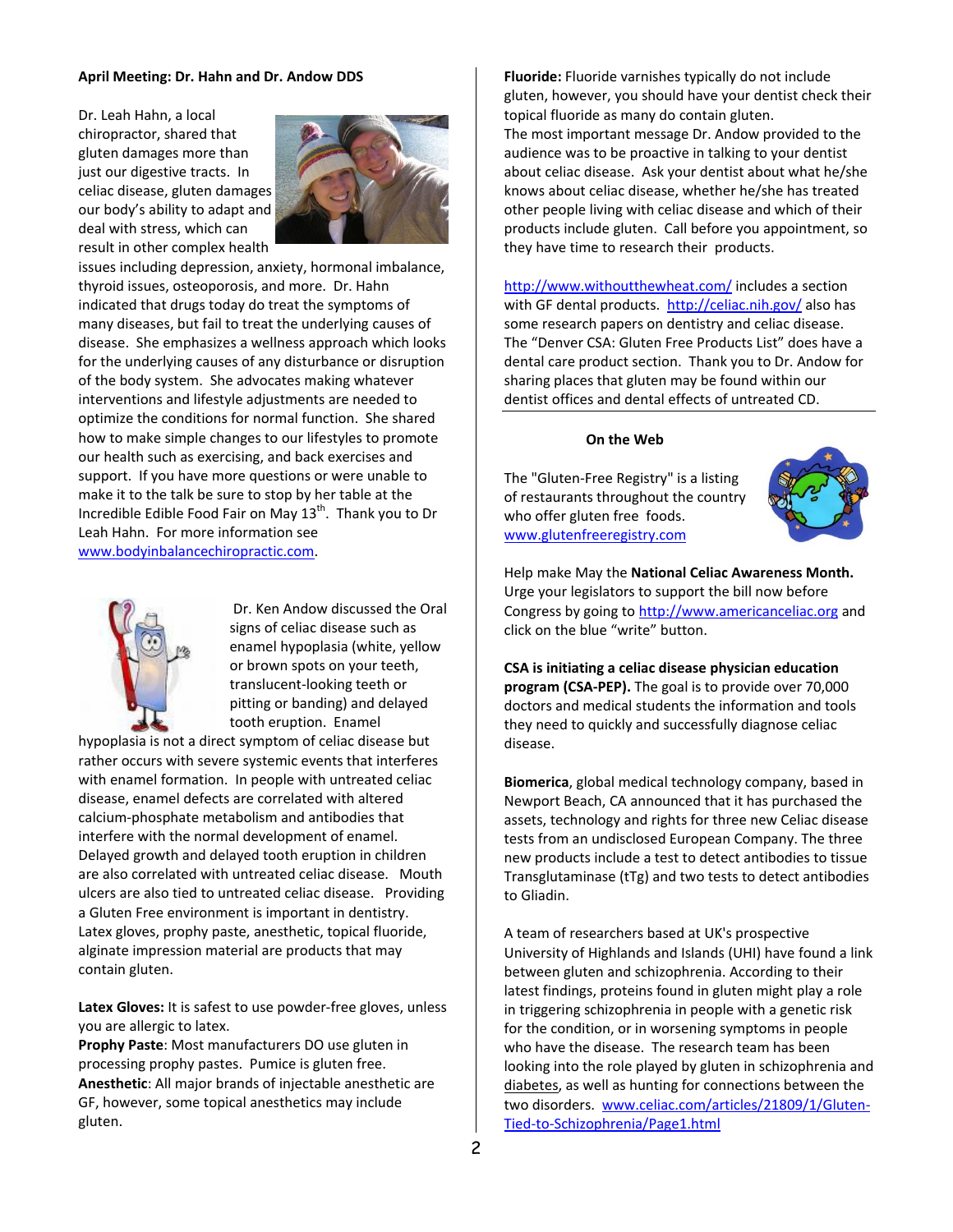## **Speaking Gluten Freely**



**Hearthland Foods** has a number of GF items including soup mixes ‐ Baked Potato, Corn Chowder, Fiesta Bean, Southwestern Style Chili, three types of vegetarian mixes and more, along with five potato side dishes and a salsa mix.

**Blue Horizon Organic Seafood Company** is furthering its presence in supermarket freezers throughout North America following authorization by **Whole Foods Market** to bring its wheat free/gluten free Seafood Bites to nationwide Whole Foods Market Stores. Blue Horizon Organic, already one of the nation's largest suppliers of Naturland‐certified shrimp, recently launched its Blue Horizon Seafood Bites, a gluten free appetizer line, made with four high-quality seafood varieties. They include Salmon Cake Bites, Crab Cake Bites (made with real crab, not imitation), Fish & Chip Bites and Albacore Tuna Bites. Discover more at: www.bluehorizonorganic.com.

**Deby's** would like to remind everyone that our store is still open to the public, and thank you to all who continue to shop with us. We have a wide selection of products available including our new egg rolls, pizza pockets, our own egg noodle pasta, pot sticker dumplings, and more.

**Glutano/ Dr. Schar Products:** The Celiac world was recently told that Glutano products would no longer be available in the U.S. However, a recent conversation with a Dr. Schar representative brought some promising news. The Glutano brand is a subsidiary of Dr. Schar. Schar is in the process of consolidating its many brands, including Glutano and Dietary Specials under the Schar brand. The company is also in negotiations with King Soopers, Vitamin Cottage and possibly Sunflower Market to bring their products into the Denver market. Glutano's Tagliatelle noodles are expected to on shelves in the next few months.

**Crunchmaster Multi‐Grain Crackers** at Sam's Club are certified GF by the Gluten Free Certification Organization (GFCO). They test at less than 10 ppm. Cub Foods will carry the smaller 4.5‐oz. package.

**General Mills is expanding its line of GF Chex cereals** to include: Corn Chex, Cinnamon Chex, Strawberry Chex, and Honey Nut Chex and its **Betty Crocker GF baking mixes**  to include: Yellow Cake Mix, Devil's



Food Cake Mix, Chocolate Chunk Brownies and Chocolate Chip Cookies. The cereal is now in some stores. The baking mixes will become available nationwide on June 1. Your store may still carry these products with the old formula until all are sold. The entire line of **Prego Pasta** 

**Sauces** (now Italian Sauce) is gluten free **EXCEPT** for Mini Meatball. They also have a new Heart Smart Italian Sauce which comes in five flavors - Mushroom, Onion & Garlic, Ricotta Parmesan, Roasted Red Pepper & Garlic and Traditional.

**Silk Soymilk** has several new flavors ‐ Heart Health, Plus for Bone Health, Plus Fiber and Plus Omega 3 DHA ‐ all gluten free.

ALL **Zicam** products are gluten free.



# **Medical News**

**Celiac Vaccine clinical trial in Australia** 

This month in Melbourne, Australia, WEHI clinician scientist, Dr. Bob Anderson, will begin the Phase 1 clinical trial of an experimental vaccine for the treatment of celiac disease. If this scientific team is successful, it could mean that a strict gluten‐free diet for people living with celiac disease is a thing of the past. The early trial will test the drug's safety on 40 volunteers who have celiac disease. If the Phase 1 trial is successful this year, Phase 2 will determine the clinical effectiveness of this vaccine. A company, Nexpep, has already been created to lead in the development of the vaccine. Dr Anderson states, "The vaccine itself is intended to gradually desensitize the coeliac sufferer, so that gluten is tolerated. Consequently, the villi in the small intestine should revive and absorb nutrients in the normal way. Ideally, that would mean the end of gluten‐free diets for people with coeliac disease." http://www.eurekalert.org/pub\_releases/2009-04/ravtf040209.php

## **The Economic Impact of Undiagnosed Celiac**

A study published in the *Journal of Insurance Medicine* demonstrated the economic benefit of diagnosing people with celiac disease. The recent study that examined a large managed‐care database revealed reduced health care costs after the diagnosis of celiac disease. The reductions in costs were attributable to decreasing trends in utilization of office visits, lab tests, diagnostic imaging and endoscopy procedures in those diagnosed with celiac disease. As a result of the study, "there needs to be greater physician education in the various modes of presentation and manifestations of celiac disease and more use of the widely available screening blood tests that detect the disease," Dr. Peter Green said.

www.medicalnewstoday.com/articles/144127.php

**Denver CSA: Gluten Free Products List (2007) is currently OUT OF STOCK. However, the new 2009 Denver CSA: Gluten Free Products List will be available in July 2009.**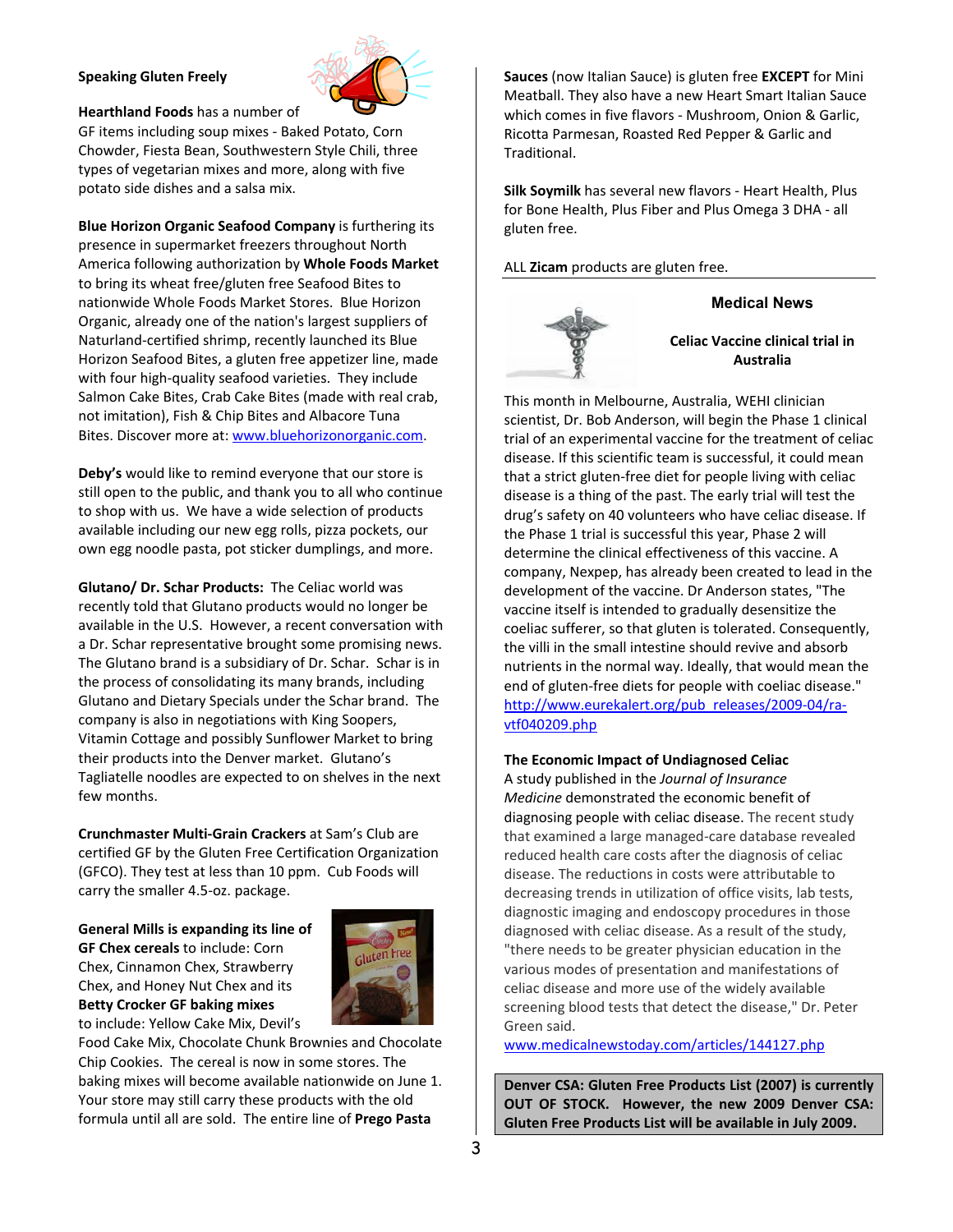## **European Gluten Free Adventure**



#### *Preparation*

We just returned from a week stay in Amsterdam, three nights in the Normandy countryside and three days in Paris. Here are a few tips for traveling GF safely. Start your preparations by doing a search on the Listserve.icors.org (sign up for free membership) and Google. You'll find a lot of great

information on restaurants, health food and grocery stores. We found www.gluten‐free‐onthego.com and en.dinersite.nl to be especially helpful. Have a few restaurants lined up, but don't be afraid to try new places. Europeans are very allergy‐aware and will work hard to ensure you have a good experience. Print and laminate an allergy alert card, available from many internet sources. It will come in handy and help broach the language barrier.

Pack a few basics. Pretzels, chips, nut bars, a shelf stable meal like Dinty Moore Stew, a few breakfast muffins and a Tupperware container of GF cereal can tide you over in emergency situations. A loaf of Outside the Breadbox bread lasted nearly two weeks, though it was getting dry by the end of the trip. Bring a silicone toaster bag to prevent cross contamination from non‐GF toasters. You can usually bring fresh fruit onto the plane, but may not take it into your destination country. Check with your airline to see if it serves GF meals. I have had good luck with British Airways and Northwest/ Delta, though the food sometimes is pretty plain.

#### *Customs and Security*

I took muffins, bread, snacks etc. in my carry‐on. I also

had an "emergency meal" in a shelf stable package. The only things that did not get through security were a 4 oz. package of apple sauce and my nearly



empty tooth paste. The tube listed a volume of more than the 3.2 oz limit. I put any mixes containing GF flour in my checked bags. White powdery substances seem to make the Customs Officials nervous!

Customs will not allow fresh fruit, meats, vegetables and soft cheeses into the US. The customs dog alerted to my bag, which had contained these types of products the day before my flight. I had no problem bringing a small duffle bag full of packaged *Proceli* breads and croissants (from Spain) back into the US.

#### **Paris & Normandy: "Sans blé, s'il vous plaît "**

Paris is divided into 20 arrondissements, or neighborhoods. The last 2 digits of the zip code note the arrondissement. Knowing the nearest Metro line is also helpful when planning your daily itinerary. Many stores offer GF packaged food, including La Vie Claire, Monoprix (multiple locations), Bio Generation and Biosphare. Naturalia Rende‐vous de la Nature (96 rue Mouffetart in the 5th) came well recommended and didn't disappoint. Their shelf stable breads and croissants from *Proceli* were very good. Pass on their hard rolls and small baguettes. They carry many Dr. Schar products, including individually wrapped baguettes, pasta and great crackers. Valpiform is also a good brand for packaged products. The store's fresh GF bread makes excellent door stops!

With a packaged baguette in your pocket, you are ready for a picnic anywhere! A little fresh fruit, sliced ham, pate and cheese from any nearby market and charcuterie and you are ready to go! The closer you get to the major tourist attractions, the fewer markets you will find, so plan ahead.

These restaurants came well recommended, although we did not eat there, as they were either full (advanced reservations recommended) or closed the nights we wanted to go:

‐ Des Si & Des Mets (63 re Lepic in the 18th) a dedicated GF restaurant!

- ‐ Le Reminet (3 rue des Grandes‐Degres)
- ‐ Le Timbre (3 rue Saint Bueve in the 6th) looks expensive, but people have raved about it!
- ‐ Brasserie Balzar (49 rue des Ecoles in the 5th)

We had success eating in corner Brasseries for salads, complete with meat and cheese (bring your own roll to round out the meal). Crème Brule and Chocolate Mousse should be GF desserts. Some commercial sorbets contain milk and wheat, so check labels. We also had very good luck eating at ethnic restaurants, including: ‐ Chez Jaafar Restaurant (22 rue du Sommerard) a Tunisian restaurant which was very reasonably priced. - La Voie Lactee (34 rue du Cardinal Lemoine in the  $5<sup>th</sup>$ ) Turkish restaurant which was very accommodating.

GF products are limited in the countryside. Health food stores had a few products, but these tended to have limited stock. Shop in a medium sized town before you head to the countryside and pack a few shelf stable baguettes for your travels. We had a delightful stay at a very old French Farm house in Aizier, named Les Sources Bleues, a picturesque setting on the Seine River in rural northern France. Madam Laurent does not speak English, however coincidently, she has Celiac, so she carefully watched out for us. Her wonderful breakfasts and dinners are served family style.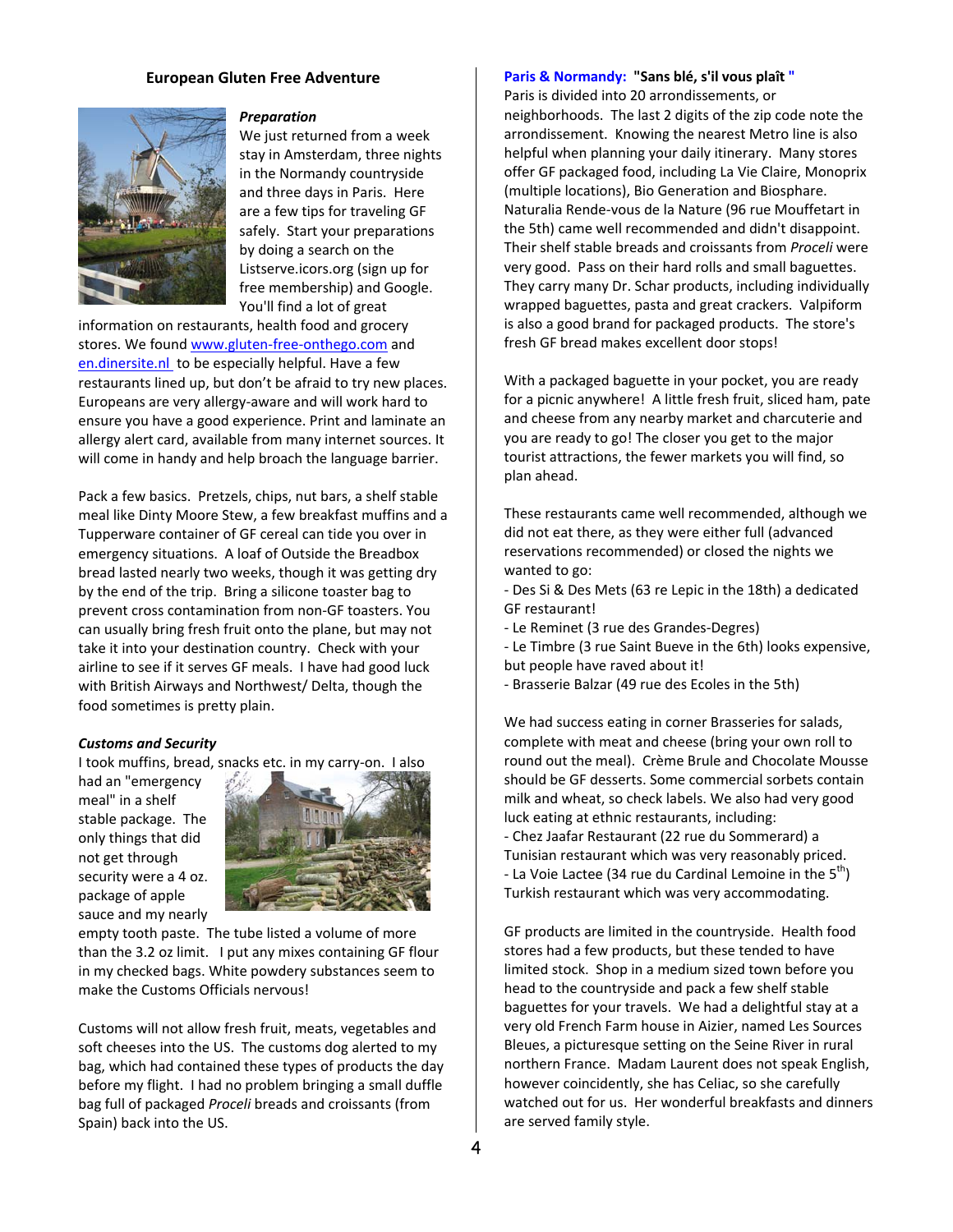#### **Amsterdam: " Geen tarwe, alstublieft "**



Not everyone will have the advantage of staying with supportive relatives in the Netherlands as we do. But you will still find many GF options for eating in the land of tulips! Packaged GF

items are readily available at the Albert Heijn and C1000 grocery stores. Health food stores also offer a wide selection of items. *Special* brand brown bread is available in the frozen food section and is quite good when toasted. It does not last very long when not frozen or refrigerated, however. The historic Café in the Waag (Nieuwmarkt 4), originally a Dutch Weighing House, offers sandwiches on GF bread. The Haesje Claes (Spuistraat 273‐275) is a not‐ to‐be‐missed restaurant serving traditional Dutch Food. Not only do they have a GF menu, they will bring excellent GF rolls to the table.

A Dutch breakfast looks more like an American lunch‐ bread, cheese, sliced meats or for the kid in you‐ Hagelslag (think cake sprinkles) and chocolade pasta (chocolate paste). Bring your own bread and watch out for cross contamination from communal jars of chocolade pasta and jelly. Alternately, you can hit the neighborhood market the night before and stock up on cheese and lunchmeats and picnic in your room.

#### **INTERNATIONAL COELIAC DISEASE SYMPOSIUM**

On April 3<sup>rd</sup>, I had the pleasure of representing the Denver Metro CSA at the International Coeliac Disease Symposium at the Musiekgebouw in Amsterdam



during its opening day. The first day sessions included information on the changing understanding of the clinical spectrum of CD, new tests for CD and the varying incidence rate for different countries.

Almost 300 research posters were available for review. Abstracts of these were provided in the Conference book. Some of the more intriguing research will be summarized in future newsletters.

Dr. Peter Green from Columbia University talked about the incidence of CD within the United States ranging from 0.5% to 1%, with a rate of 1:133 as the most accepted rate. In U.S. elderly adults, the rate increases to 2.5%. The rate in northern Africa's Sahara region is between 4‐8%!

There is also concern about a growing CD "Belt" in India due to increased wheat consumption.

The incidence in the U.S. appears to be rising. Researchers have gone back and tested blood samples from Korean War Veterans, collected over 50 years ago, which showed a CD incidence of 0.4%. Studies from the University of Maryland show an increase in the incidence rate of 0.21% in 1974, rising to 0.95% in 2000.

Sweden has experienced an epidemic of CD, not seen in nearby Scandinavian countries, which began in the mid '80s. Children born in 1993 have an incidence rate of 3%, a nearly 6 fold increase over the rate seen in Swedish adults. Some of the increase appears to be due to the introduction of wheat into baby foods and a trend of breast feeding for shorter times during infancy. Research is ongoing to see if more people in this age group will develop CD as they get older.

The United States diagnoses only about 1% of persons with CD, though data from CIGNA Insurance Company shows this improving. About 2% of those with CD were diagnosed in 2003. Finland has an aggressive diagnosis rate of 70%. We still have a long way to go in diagnosing those with CD. *By Mary Anderies*

**Gluten Free on the go:** Are you in the circumstance where you or someone you know needs some gluten free meals provided for a hospital stay, travel, rehab time at home, etc? There are several options such as Gluten Freeda Foods. They provide a food service where individual servings of burritos and oatmeal can be purchased at http://www.glutenfreedafoods.com .

At http://www.gfmeals.com you can discover Dinner Secret which "was founded in January 2007 ...we recognized that people nationwide were desperately in need of frozen, ready‐to‐cook, entrees, sides and baked goods that are gluten‐free and casein‐free... We developed the brand gfMeals to serve this market..."

Also, GoPicnic makes ready to eat meals. These meals require no refrigeration and are convenient. There are many gluten free choices at:

http://www.gopicnic.com/All‐GoPicnic‐Products/Gluten‐ Free‐Meals

The **Eldorado Market**, the little gas station, espresso bar, and mini food market, outside of Eldorado Springs, near Boulder Colorado, has started carrying gluten free baked goods such as Aunt Kay's chocolate pumpkin and currant breads. They also have been serving GF cookies and are in the process of carrying "Out Side the Breadbox's" GF breads. They are putting in a sandwich bar in a month and will be interested in offering GF bread at that time. If you're driving by, come in and try.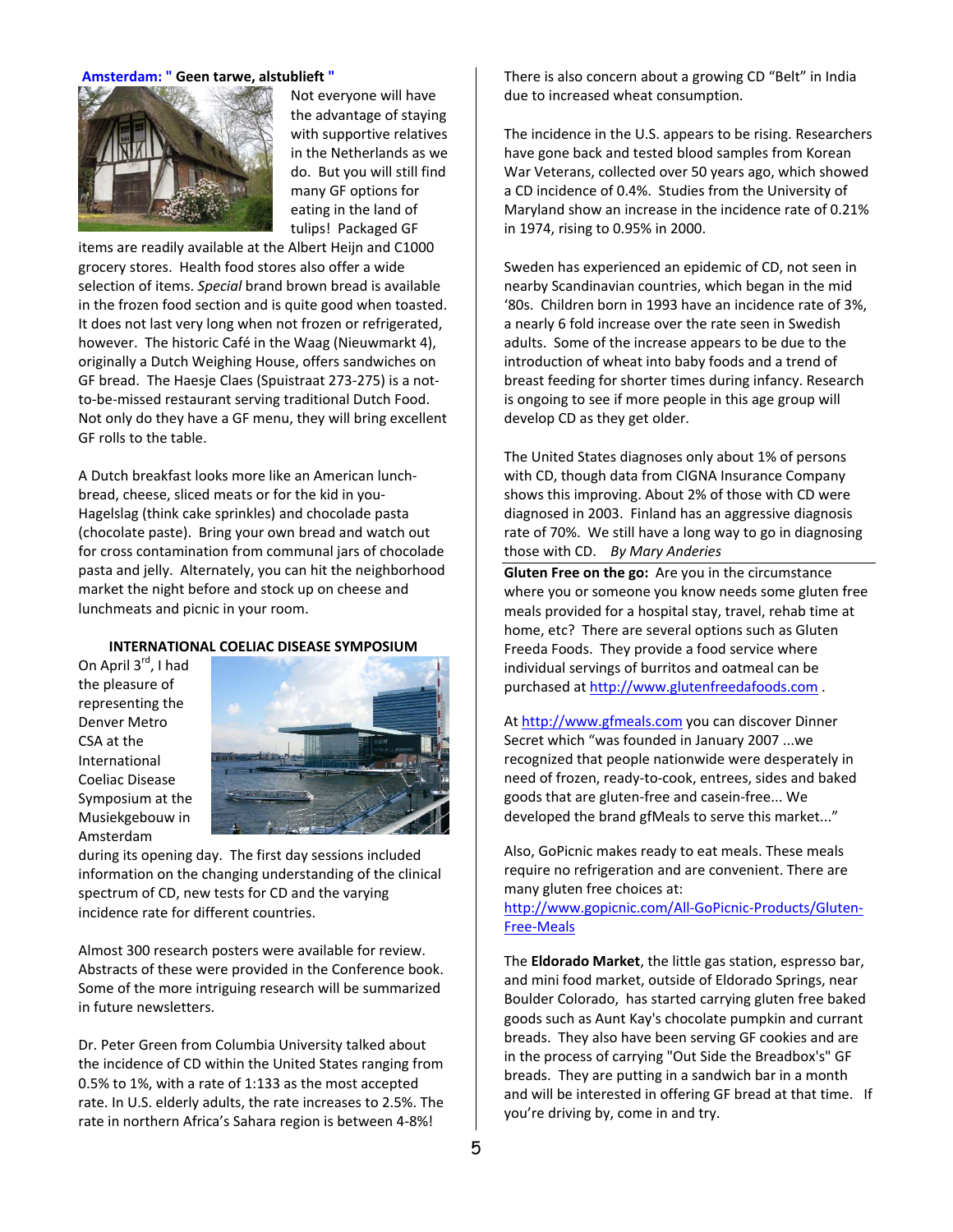## **Celiac Friendly Restaurants**

From Karen Cranford: Starbucks Corp. will begin selling its first gluten-free pastry in its U.S. stores next month in response to requests from its



customers. The pastry, called Valencia Orange Cake, will be made with seven ingredients which are all 100 percent gluten-free, the company said. The cake will be sold in individually wrapped packages for \$2.25 each.

From Bonnie Atherton: A Restaurant called Seven 30 South at 730 South University St. in Denver has an extensive gluten free menu and a dedicated fryer. You can see their menu at http://730south.net/

Bono's BBQ at 13881 E. Mississippi, Aurora, CO (in the Best Buy Parking Lot) and at 9393 E. Dry Creek Road, Centennial, CO does a good job with Gluten free food. Only the Red Hot BBQ sauce has gluten in it. When you order, ask for no bread, and ask them not to put any sauce on your meats. Take the red sauce off the table. They are very gluten free friendly and very helpful. They can be found on the Internet at http://bonosbarbq.com/

Beau Jo's locations in Denver (Colorado Blvd) and Boulder are now offering GF Appetizers, and Sandwiches on Deby's bread, as well as their GF Pizza. Also Beau Jo's has Wheat Free Wednesday, where you get a special price on a GF Pizza/Salad bar combination.

Le Central, a French restaurant in central Denver, serves a celiac/gluten free meal on the second Tuesday of every month. Check their website for details: http://www.lecentral.com/ourmenu/menu.html

Chipotle is now testing a Chicken Pozole soup in this market. The ingredients are gluten free, but the corn tortillas IN the soup are made in a facility that also makes wheat tortillas, so cross contamination is a possibility.

## From Margo Scharer:

Lala's Wine Bar and Pizzeria at 410 E. 7th Ave. Denver, CO 80203 - Ph: 303 861 9463 has a GF menu. Lala's has excellent gourmet pizza (Deby's crust) which they prepare in a separate area and bake on a separate pan. They also have GF pasta that they cook in separate water and GF desserts (3 to choose from). Their deep fryer is not dedicated. One of the manager's must stay GF, so they are well educated. We save it for special occasions since it's not your regular pizza joint.

http://www.lalaswinebar.com/Site/Menus files/GlutenFr ee%20Menu.pdf is the GF menu.



## **Classes and Events**

Looking for gluten free cooking classes? Kitchen Table is offering a GF Series of cooking classes. Learn to make breads, cookies, quick

doughs, crusts, and pastas you never thought possible. Chef Lindsey will show you just how easy baking gluten free can be. Please check with Kitchen Table at www.kitchentablegv.com for more contact information and class schedule. The Kitchen Table does extensive cleaning the night before the GF classes as well as keeps the GF ingredients separate from all others.

## **Introduction to the GF Diet and Celiac Disease**

Presented by Diane Moyer, M.S., R.D., C.D.E. This 3 hour class offers an introduction to the gluten free diet and a basic explanation of Celiac Disease: "safe" foods, "unsafe" foods, what to look for on food labels, how to stock your kitchen, eating out and more. Cost is \$45.00 (includes a copy of the Denver Metro Gluten-Free Products List). Call 720-560-3734 for more information.

Chef Abbie: Are you frustrated with the gluten free lifestyle? Newly diagnosed or just missing some of your favorite forbidden foods? If you are looking for relief from those frustrations, call Chef Abbie at 303-335-8857. To sign up for a free newsletter with gluten free recipes visit www.yourglutenfreechef.com



The Celiac Resource Guide by Julianne **Karow.** This book is a personal resource guide for those with celiac disease who struggle to solve everyday challenges. In addition to information that will help those

newly diagnosed, it provides references to many websites where you can further educate yourself. The Celiac Resource Guide includes suggestions for a GF pantry, where to find GF food products, GF medications, how to travel on a GF diet, and much more. Coupons, product discounts, free sample offers or free shipping donated from several GF food manufacturers will be available to those who purchase the book. For every book sold, \$1.00 will be donated to The Center for Celiac research.

www.amazon.com or www.CeliacResourceGuide.webs.com



Gluten Free Every Day Cookbook: local author, Carol Fenster who wrote, 1,000 Gluten- Free Recipes, won first place in the Cookbook/Nutrition category of the Living Now Awards, sponsored by the Jenkins Group

(a group well-known to us in the publishing field). Congratulations Carol! Read more from Carol at http://www.gfreecuisine.com/blog/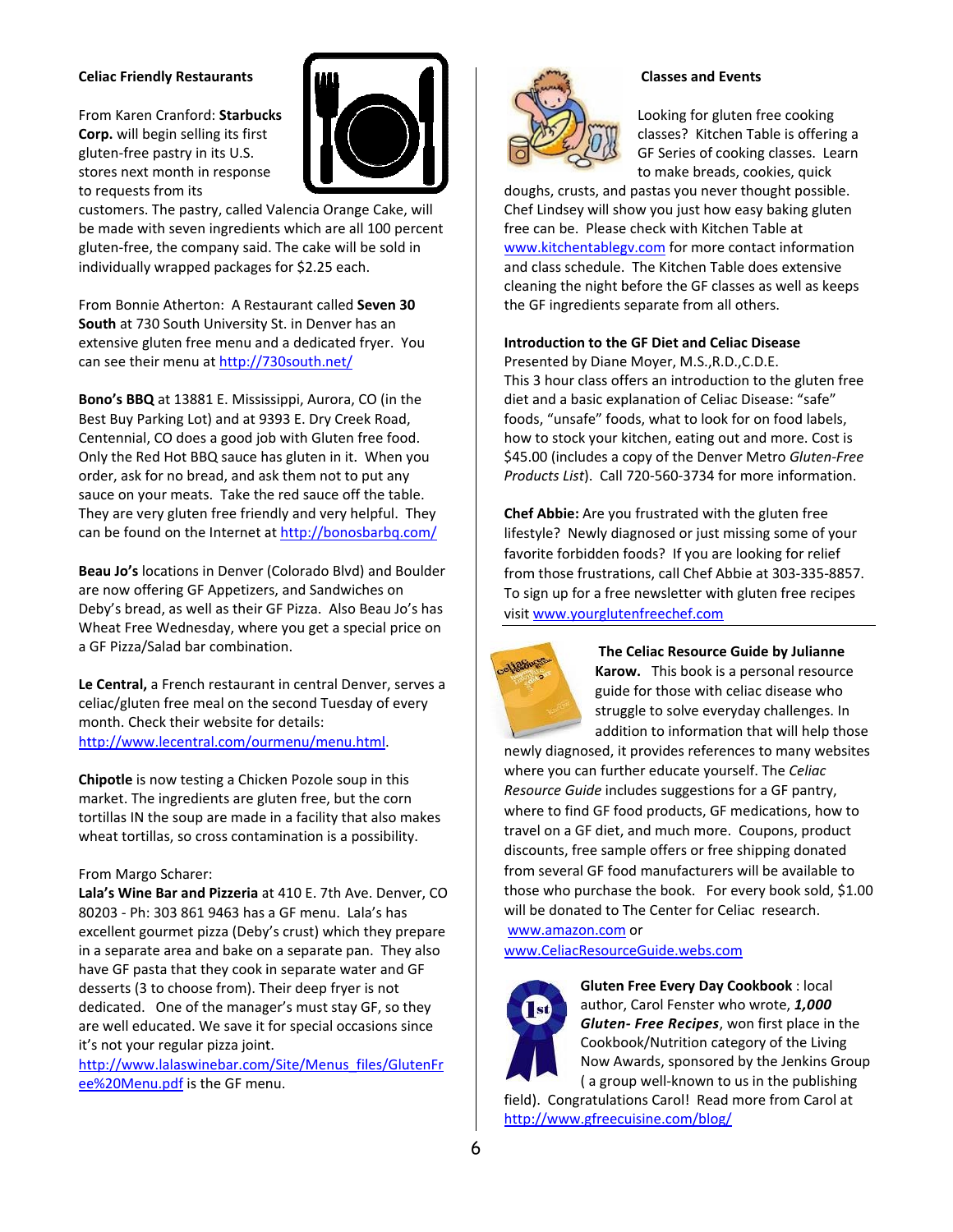## **Controversy: The G‐Free Diet: A Gluten‐Free Survival Guide**

In Elisabeth Hasselbeck's new book, The G‐Free Diet, she shares her experiences and wisdom of living gluten free. For many years Hasselbeck suffered with GI symptoms with no diagnosis. Finally her symptoms disappeared, ironically, while spending time in



the Australian Outback, living off the land on the grueling *Survivor* TV show and subsisting on rice. Returning home, she pinpointed the food that made her sick ‐‐ gluten, the binding element in wheat. By simply eliminating it from her diet, she was able to enjoy a completely normal, healthy life.

At the same time, this new book has also caused controversy as it focuses on the GF diet for all, rather than a necessary diet for those who have celiac disease. Elaine Monarch, founder and Executive Director of the Celiac Disease Foundation, an organization devoted to raising awareness, lobbying legislation and helping business and consumers with GF products, recently wrote the following letter about Hasselbeck's new book.

## Celiac Colleagues:

I am writing to call your attention to the current publicity surrounding the new book, The G‐free Diet, A Gluten‐Free Survival Guide by Elisabeth Hasselbeck, co‐host of The View. While it is important to call attention to celiac disease, the information must be accurate ‐ the inaccuracies in this book are potentially dangerous and detrimental to celiacs and to those yet to be diagnosed if people self diagnose and start eating GF. Our mission is to assist in getting people accurately diagnosed and the message in this book could defeat this mission. It appears that this book is being marketed as a fitness diet ‐ eat g‐ free and feel so much better. Celiac is incorrectly referred to as an allergy not an autoimmune disease.

The GF diet is the medically mediated prescription that controls the condition for a diagnosed celiac. Several items in the book are misleading and inaccurate and place further limitations on the GF diet. The gluten‐free lifestyle is a lifelong commitment for the diagnosed celiac, not an option, not a fad diet ‐ adhering to the GF lifestyle requires patience and persistence. This lifestyle cannot be trivialized. Thank you. Elaine Monarch, Celiac Disease Foundation Founder & Executive Director.



**May is GIG National Celiac Awareness Month (CSA celebrates in October)** 

#### **FDA Definition for Voluntary Labeling**

Currently, the US Food and Drug Administration (FDA) is working on developing a standard for "Gluten Free" labeling. There is much debate about whether "Gluten Free" should mean 0 gluten, or a small parts per million. When the definition is final and is published in the United States Congressional Federal Register, the CSA national office will alert, by email, those CSA members with a current email address in the CSA database. 1) call the office and provide a valid, current email address so that you may receive the alert, and 2) periodically check the CSA website, or the FDA website, www.FDA.gov, for the announcement and details.

http://www.csaceliacs.org/DEFININGTHETERMGLUTEN‐ FREE.php see website for more information.

**2009** – The proposed FDA definition from 2007 remains in draft form, however, an online survey of 5000 adults will be conducted in the summer of 2009 for the following purposes:

Understand perceptions of characteristics related to the claims of "gluten‐free" and its allowed variants. The survey will also gauge perceptions of claims such as "made in a gluten‐free facility" or "not made in a facility that processes gluten‐containing foods". The study will also assess consumer understanding of "gluten‐free" claims on foods that are naturally free of gluten. Finally, the study will gauge consumer reaction to a product carrying a gluten claim along with a statement about the amount of gluten the product contains.

This study will include people with celiac disease and people who do not have celiac disease.

## **Email Notices from your Chapter**

You may have noticed that the chapter has sent a few emails to you recently with important information such as membership expiration notices, meeting reminders, and other information that would not meet our normal newsletter deadline. We have had many positive comments on the reminders and would like to continue to send these out. We anticipate that there would only be minimal activity and only if it is pertinent and timely. We never sell or give out your email address to anyone other than for chapter business. **If you would prefer to NOT receive these emails, please send an email to Donna DeVisser at sdevisser@msn.com.** 

#### **Confidentiality**

The Denver CSA chapter respects your right for privacy. On the membership renewal form, there is a new added section regarding confidentiality. We are requesting your permission to share your information with other celiac members within the organization for official CSA chapter business. The list will never be sold or given to anyone for any reason. When you renew your membership, please sign on the line authorizing CSA to share your information as needed. Thank you.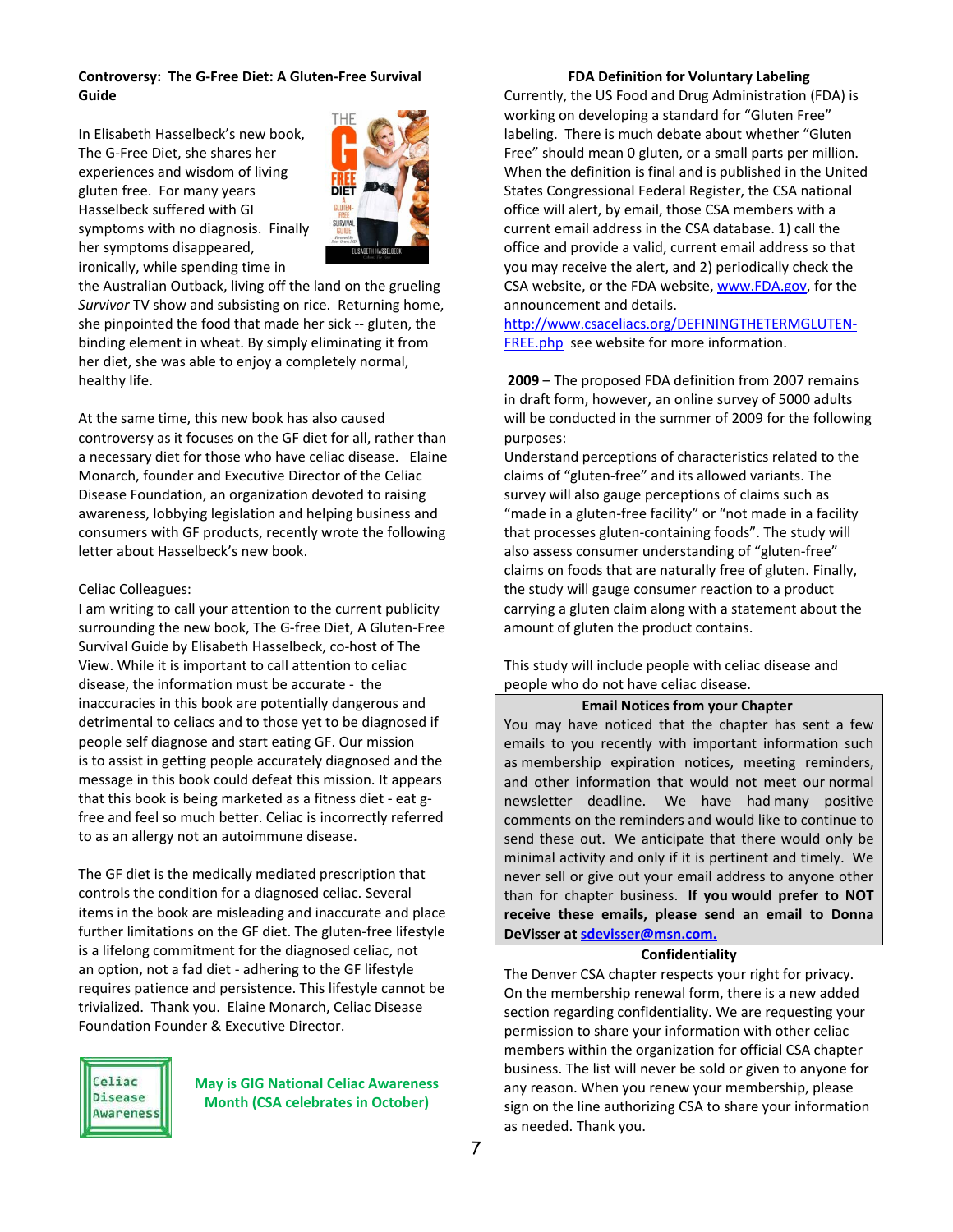

**GF Recipes Recipes:** 

# PINA COLADA CRUNCH COOKIE

By Katy Martin on behalf of Suzanne **Bowland** 

APOLOGIES: in the last issue I accidentally missed some of the ingredients in this recipe. This is a reprint.

## Ingredients:

2/3 cup chopped pineapple; canned or fresh, well drained-save juice

2/3 cup pineapple puree (from canned pineapple tidbits or crushed)

1/2 cup flaked coconut: sweetened & soaking in pineapple juice (garnish)

1 cup flaked coconut; sweetened, toasted

2/3 cup dry roasted macadamia nuts (pieces or chopped) 1/2 cup coconut flour 1/4 cup sweet white sorghum flour % cup brown rice flour (whole grain) % cup Expandex modified tapioca starch

1/4 tsp. salt

1/<sub>2</sub> tsp. baking powder

1/2 tsp. xanthan gum

2/3 cup unsalted butter (room temperature) 1/4 cup white granulated sugar % cup brown sugar (plus a little extra for garnish) 4 large eggs 1 tsp. vanilla extract 1/2 tsp. ground ginger

# **Preparation of Ingredients:**

Drain pineapple chunks into a bowl and add 1/2 cup sweetened flaked coconut.

Chop some of the pineapple chunks to create 2/3 cups; set aside. Puree pineapple to create 2/3 cups; set aside Spread 1 cup sweetened coconut on un-greased cookie sheet, bake in 350F oven, stirring occasionally, until ledges are lightly golden. Set aside. Chop dry roasted macadamia nuts; set aside.

# **Method of preparation:**

Sift together dry ingredients. Cream together butter and sugars, mix well. Add eggs, vanilla and ginger, mix well. Add 1/2 of the dry ingredients to the wet, mix well. Add pineapple puree and then add the remaining dry ingredients: including toasted 1/2 cup flaked coconut, macadamia nuts, and 2/3 cups chopped pineapple. Put dough in refrigerator until firm (20-30 minutes minimum). Preheat oven to 350F with racks in the center of the oven evenly spaced. Scoop firm cookie dough with a small or medium sized scoop and place scoop on parchment paper or silicone mat with 2" apart. Flatten out the dough slightly with fingers until it is approximately 1" thick. Sprinkle 1/8 tsp. of brown sugar over cookie and then create a depression (well) in the center of the cookie big enough for a 1/4 tsp of wet pineapple. Then sprinkle several strands of the soaked coconut on top-pressing it into the brown sugar. Bake at 350F for 10-13 minutes until coconut on top is golden, the brown sugar is melted, and the top outside edges are somewhat firm to the touch. The bottom should also be a dark golden color. Allow to cool on the cookie sheet, and remove when able to touch with bare hands. Allow to cool completely before packaging. \*\*Variation: Replace butter with Earth Balance or shortening to make it dairy free.

## **Delicious and Easy Gluten Free Crepes using Pamela's Baking and Pancake Mix**



1 cup Pamela's Baking & Pancake Mix  $1-1/3$  cup water,  $1egg,$ 1 tablespoon oil, **Your Favorite Fillings** 

**Filling Ideas:** Nutella & Sliced Bananas Strawberries, Blueberries & Bananas topped with Whipped Cream Peaches & Brown Sugar Grated Mozzarella Cheese & Sliced Salami Sautéed Spinach, Mushrooms & Grated Cheese

1. In a medium-sized bowl, mix all ingredients together. The batter will be very thin.

2. Preheat crepe pan or a round 12" pan (low to medium/low heat).

3. Pre-grease skillet before baking each crepe. Pour 1/4 cup of batter into skillet and quickly rotate pan in circular motion to disperse the batter into a thin, even coat. Air holes will appear, do not try to fill them in.

4. When edges start to brown, lift edges of crepe with spatula, then flip. Remove crepe and place flat on parchment or wax paper. Use a paper liner in between crepes when stacking while continuing to cook additional crepes. Keep crepes covered to prevent drying out.

5. Fill with favorite fillings, roll and serve.

From Margo Scharer: We tried this crepe recipe on Mother's Day and it is quick, easy and delicious! The hardest part was flipping the crepe over without breaking it. We filled ours with strawberries, whipping cream and chocolate sauce on top (the kid's choice). Yum!! They weren't as nice as the above photo either.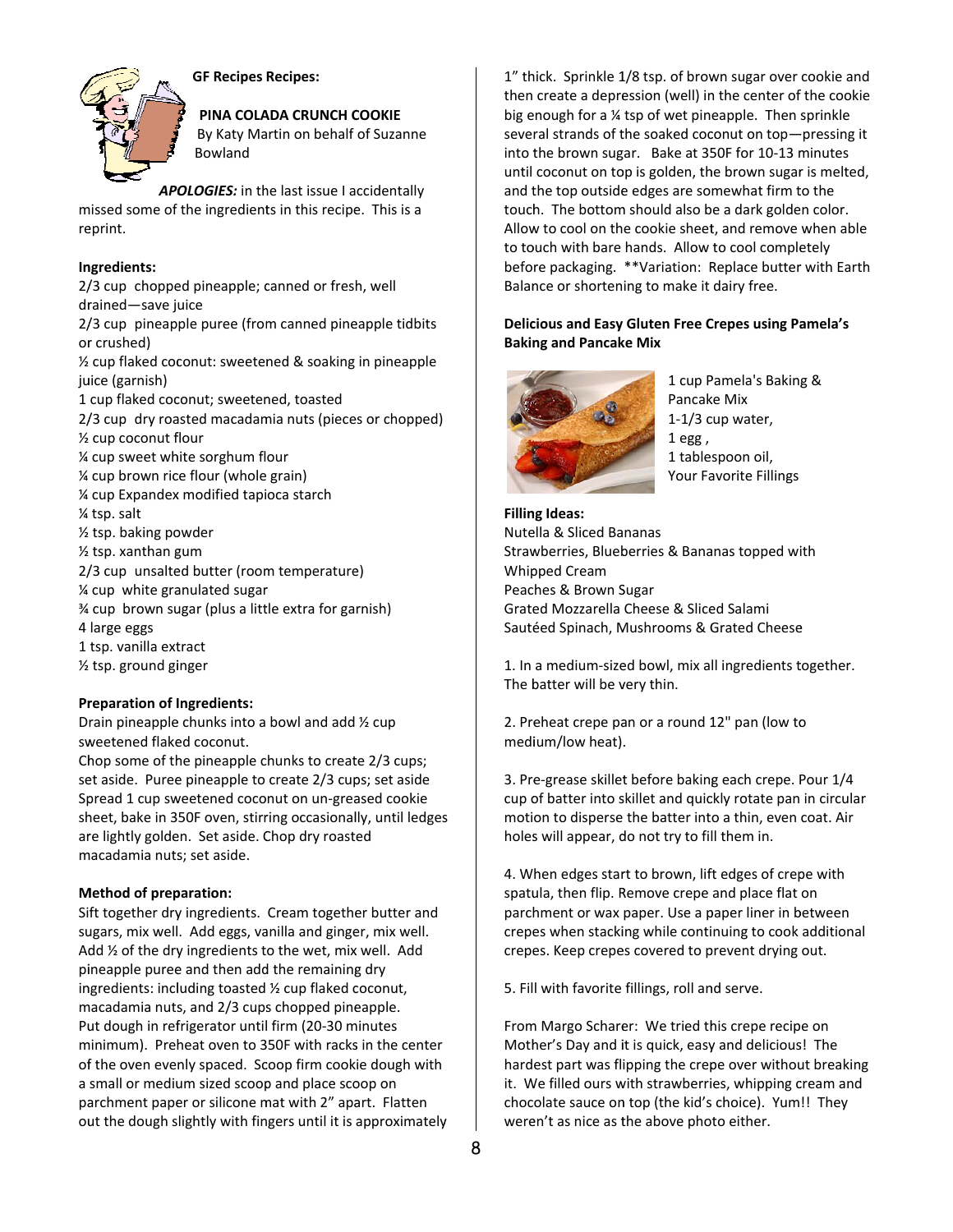## **Chapter Board Members**

| Karen Cranford, President<br>303 979 8094<br>crankaren@aol.com<br>Carol Kendall, Co-VP Programs<br>303 470 3261<br>bealsio@q.com<br>Abbie Keyes, Co-VP Programs<br>303 335 8857<br>yourglutenfreechef@gmail.com<br>Mike Brook, VP Membership<br>303 858 0822<br>mikebrook@aol.com<br>303 480 9347<br>Kathy Craig, Treasurer<br>kicraig@yahoo.com<br>Cheryl Lindberg, Secretary<br>lindche@gmail.com<br>Margo Scharer, Newsletter<br>303 440 5565<br>margo.scharer@yahoo.com<br>Karin Parker, Electronic Communication &<br>303 797 4808<br>Cel-Kids<br>karinparker@juno.com<br>Jennifer Parker, Cel-Kids<br>303 933 5992<br>jerparker@comcast.net<br>Donna DeVisser, Database<br>303 973 4613<br>sdevisser@msn.com<br>Joan Van Loozenoord, Librarian<br>303 933 1565<br>jkvanlooz@comcast.net<br>Don Smith, Mail Order Coordinator<br>303 794 7258 |
|----------------------------------------------------------------------------------------------------------------------------------------------------------------------------------------------------------------------------------------------------------------------------------------------------------------------------------------------------------------------------------------------------------------------------------------------------------------------------------------------------------------------------------------------------------------------------------------------------------------------------------------------------------------------------------------------------------------------------------------------------------------------------------------------------------------------------------------------------|
|                                                                                                                                                                                                                                                                                                                                                                                                                                                                                                                                                                                                                                                                                                                                                                                                                                                    |
|                                                                                                                                                                                                                                                                                                                                                                                                                                                                                                                                                                                                                                                                                                                                                                                                                                                    |
|                                                                                                                                                                                                                                                                                                                                                                                                                                                                                                                                                                                                                                                                                                                                                                                                                                                    |
|                                                                                                                                                                                                                                                                                                                                                                                                                                                                                                                                                                                                                                                                                                                                                                                                                                                    |
|                                                                                                                                                                                                                                                                                                                                                                                                                                                                                                                                                                                                                                                                                                                                                                                                                                                    |
|                                                                                                                                                                                                                                                                                                                                                                                                                                                                                                                                                                                                                                                                                                                                                                                                                                                    |
|                                                                                                                                                                                                                                                                                                                                                                                                                                                                                                                                                                                                                                                                                                                                                                                                                                                    |
|                                                                                                                                                                                                                                                                                                                                                                                                                                                                                                                                                                                                                                                                                                                                                                                                                                                    |
|                                                                                                                                                                                                                                                                                                                                                                                                                                                                                                                                                                                                                                                                                                                                                                                                                                                    |
|                                                                                                                                                                                                                                                                                                                                                                                                                                                                                                                                                                                                                                                                                                                                                                                                                                                    |
|                                                                                                                                                                                                                                                                                                                                                                                                                                                                                                                                                                                                                                                                                                                                                                                                                                                    |
|                                                                                                                                                                                                                                                                                                                                                                                                                                                                                                                                                                                                                                                                                                                                                                                                                                                    |
|                                                                                                                                                                                                                                                                                                                                                                                                                                                                                                                                                                                                                                                                                                                                                                                                                                                    |
|                                                                                                                                                                                                                                                                                                                                                                                                                                                                                                                                                                                                                                                                                                                                                                                                                                                    |
|                                                                                                                                                                                                                                                                                                                                                                                                                                                                                                                                                                                                                                                                                                                                                                                                                                                    |
|                                                                                                                                                                                                                                                                                                                                                                                                                                                                                                                                                                                                                                                                                                                                                                                                                                                    |
|                                                                                                                                                                                                                                                                                                                                                                                                                                                                                                                                                                                                                                                                                                                                                                                                                                                    |
|                                                                                                                                                                                                                                                                                                                                                                                                                                                                                                                                                                                                                                                                                                                                                                                                                                                    |
|                                                                                                                                                                                                                                                                                                                                                                                                                                                                                                                                                                                                                                                                                                                                                                                                                                                    |
|                                                                                                                                                                                                                                                                                                                                                                                                                                                                                                                                                                                                                                                                                                                                                                                                                                                    |
|                                                                                                                                                                                                                                                                                                                                                                                                                                                                                                                                                                                                                                                                                                                                                                                                                                                    |
|                                                                                                                                                                                                                                                                                                                                                                                                                                                                                                                                                                                                                                                                                                                                                                                                                                                    |
|                                                                                                                                                                                                                                                                                                                                                                                                                                                                                                                                                                                                                                                                                                                                                                                                                                                    |
|                                                                                                                                                                                                                                                                                                                                                                                                                                                                                                                                                                                                                                                                                                                                                                                                                                                    |
| donsmith6834@comcast.net                                                                                                                                                                                                                                                                                                                                                                                                                                                                                                                                                                                                                                                                                                                                                                                                                           |
| Arnie Peterson, Web Master<br>303 683 1461                                                                                                                                                                                                                                                                                                                                                                                                                                                                                                                                                                                                                                                                                                                                                                                                         |
| tffx59a@aim.com                                                                                                                                                                                                                                                                                                                                                                                                                                                                                                                                                                                                                                                                                                                                                                                                                                    |
| 303 756 8970<br>Bonnie Atherton, Product List                                                                                                                                                                                                                                                                                                                                                                                                                                                                                                                                                                                                                                                                                                                                                                                                      |
| rjath@earthlink.net                                                                                                                                                                                                                                                                                                                                                                                                                                                                                                                                                                                                                                                                                                                                                                                                                                |
| 303 741 5408<br>Carol Fenster, Media                                                                                                                                                                                                                                                                                                                                                                                                                                                                                                                                                                                                                                                                                                                                                                                                               |
| carol@savorypalate.com                                                                                                                                                                                                                                                                                                                                                                                                                                                                                                                                                                                                                                                                                                                                                                                                                             |
| 720 560 3734<br>Diane Moyer, MS, RD, CDE                                                                                                                                                                                                                                                                                                                                                                                                                                                                                                                                                                                                                                                                                                                                                                                                           |
| dhmoyer@juno.com                                                                                                                                                                                                                                                                                                                                                                                                                                                                                                                                                                                                                                                                                                                                                                                                                                   |
| 303 279 9382<br>Gina Meagher, Past President                                                                                                                                                                                                                                                                                                                                                                                                                                                                                                                                                                                                                                                                                                                                                                                                       |
| gmeagher@q.com                                                                                                                                                                                                                                                                                                                                                                                                                                                                                                                                                                                                                                                                                                                                                                                                                                     |
| Dr. Robert Dahl, Medical Advisor<br>303 463 3900                                                                                                                                                                                                                                                                                                                                                                                                                                                                                                                                                                                                                                                                                                                                                                                                   |
| 303 724 7544<br>CEDAR Project, Iman Taki, CEDAR                                                                                                                                                                                                                                                                                                                                                                                                                                                                                                                                                                                                                                                                                                                                                                                                    |
| Coordinator                                                                                                                                                                                                                                                                                                                                                                                                                                                                                                                                                                                                                                                                                                                                                                                                                                        |
| iman.taki@uchsc.edu                                                                                                                                                                                                                                                                                                                                                                                                                                                                                                                                                                                                                                                                                                                                                                                                                                |

Bookmark Denver CSA's NEW website:

# **www.DenverCeliacs.org**

**This is a work in progress. You will find there are parts of the site that are still under construction.** *We appreciate your patience as we get our material onto the site.*





**FAQ Common issues, concerns and questions:**

**Q.** I have heard that the brain lesions between MS and celiac disease are identical. Can you help?

**A. Dr. Cynthia Rudert:** Neurologic disorders may be associated with Celiac Disease: The majority are uncommon except for migraine headaches. It is thought that at least 4% of migraine headache sufferers are undiagnosed celiacs.

The brain lesions in cerebellar ataxia, which can be seen with Celiac Disease are identical to MS. Both involve "white matter" changes. The NIH in Bethesda, Maryland is looking to enroll patients with cerebellar ataxia. Ataxia is diagnosed in a patient who has difficulty walking a straight line. They are screened for celiac and regardless of the results are placed on a gluten‐free diet and monitored. Ghezzi, A., Zaffaroni, M.: "Neurological Manifestations of Gastrointestinal Disorders, with Particular Reference to the Differential Diagnosis of MS", Neurol Sci 2001; 22 Suppl 2:S 117‐122. Also, Pengirna, T.C., Wills, A., Holmes, G.: "Neurological Complications of Coeliac Disease", Postgraduate Medical Journal 2002; 78(921): 393‐398

**Q.** I was recently diagnosed with gluten sensitivity through a stool test― simple, non‐invasive, and cheap! While it doesn't tell me if I have intestinal damage, I really don't care because the treatment will be the same, regardless. I have reversed my bone density loss with a (nearly) gluten free diet, have no digestive complaints, and feel great. Why are stool tests for antibodies not used more frequently? Is the mainstream medical establishment opposed to their use for some reason?

**A. Dr. Alessio Fasano:** The reason the stool tests are not as diffuse as the classic blood test is that they are not validated and, therefore, they are not recognized by the official organizations that govern the laboratories activities. I am pretty sure that if other labs and other scientists will validate the stool test, it will be used more wisely. Unfortunately, after many years, no one has been able to reproduce the validity of this test. www.clanthompson.com

**A Special Thank You to everyone who purchased Simply Boulder Sauces at our April Meeting. With your help Simply Boulder was able to donate \$150 to our chapter to help fun all of our events. Seth will be at the food fair. Thank You Everyone that bought sauces as well as Seth of Simply Boulder for donating back to the chapter!**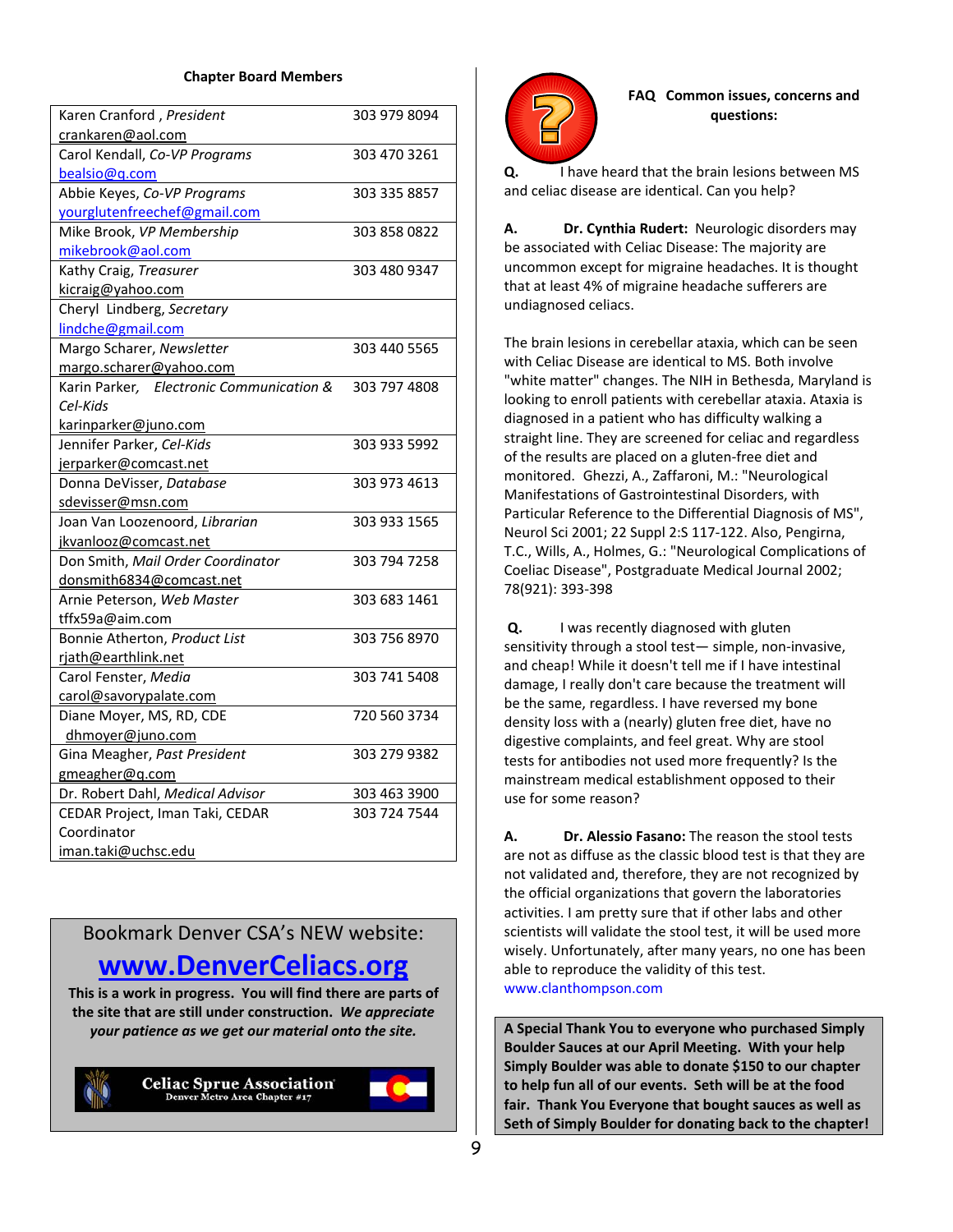## **Meet Your Neighborhood Celiac Resource Contact** *Updated Aug. 2008*

Below are the resource contacts in eleven neighborhood areas in Metro Denver, as well as resource contacts throughout Colorado. If you have questions or are not sure which area is your neighborhood, please contact Mike Brook, at 303‐858‐0822 or email mikebrook@aol.com.

As the neighborhood resource groups have progressed, some areas join together for activities. Flexibility is the keyword, as area needs and/or interests change. The objective in setting up these various areas has been to provide an additional way for celiacs to interact and support each other.

| <b>Metro Denver Areas</b>                    | Contact                  | Phone                        | E-Mail                     |  |  |
|----------------------------------------------|--------------------------|------------------------------|----------------------------|--|--|
| <b>DEN-C: Central Denver City/County</b>     | Laura Determan           | 303-757-3982                 | Iddet@msn.com              |  |  |
|                                              | Andrea Loughry           | 303-722-6284                 | oppermanda@netzero.net     |  |  |
| DEN-N: Westminster, Commerce City, Brighton, | Darci Kunard             | 720-214-3144                 | kdarci@yahoo.com           |  |  |
| Northglenn, Thornton                         |                          |                              |                            |  |  |
|                                              |                          |                              |                            |  |  |
| DEN-S: Centennial & Grnwd Vlg. (W/I-25),     | <b>Cathy Curtiss</b>     | 303-771-8029                 | cmc1974@msn.com            |  |  |
| Englewood, zips: 80120,-21,-22,              |                          |                              |                            |  |  |
| DEN-W: Lakewood                              | <b>Betty Morris</b>      | 303-238-514                  | wabe22204@comcast.net      |  |  |
|                                              |                          |                              |                            |  |  |
| E: Aurora, zips: 80231 &<br>80247            |                          |                              |                            |  |  |
| NW: Arvada, WheatRidge, Zips: 80021&80212    | Laura Meek               | 303-467-0608                 | Imbmeek@juno.com           |  |  |
| S: Highlands Ranch, Lone Tree, Castle Rock   | <b>Mary Ann Peterson</b> | 303-683-1461                 | mapete1130@aol.com         |  |  |
|                                              | <b>Cheryl Borgen</b>     | 303-791-7731                 | pricer15@gwest.net         |  |  |
| SE: Centennial & Greenwood Vlg. (E/I-25), SE | Gale McGrevey            | 303-766-7096                 | gmcgrevey@att.net          |  |  |
| Aurora, Parker, Elizabeth                    |                          |                              |                            |  |  |
| SW: Littleton, Ken Caryl, Roxborough         | Joan Van Loozenoord      | 303-933-1565                 | jkvanlooz@comcast.net      |  |  |
|                                              | <b>Nancy Lindsey</b>     | 303-973-1279                 | n-lindsey@comcast.net      |  |  |
| W: Golden, Evergreen, Morrison               | <b>Beverley Haney</b>    | 303-670-0063                 | mrsbevins@q.com            |  |  |
| <b>Other Colorado Area Contacts</b>          |                          |                              |                            |  |  |
| Colorado Springs Area                        | Marie Pizzolatto         | 719-572-0548                 | celiacfamily@yahoo.com     |  |  |
|                                              | Ginger Ludwig            | 719-598-6748                 | ginglud@aol.com            |  |  |
| Northern Colorado                            |                          |                              |                            |  |  |
| Ft. Collins                                  | <b>Judy Bushnell</b>     | 970-493-9674                 | jabms@frii.com             |  |  |
| Berthoud                                     | <b>Bill Eyl</b>          | 303-772-3155                 | billeyl@yahoo.com          |  |  |
| Loveland                                     | Dave Shaw                | 970-669-4233                 | davshaw49@comcast.net      |  |  |
| Greeley                                      | Mary Grauerholz          | 970-352-6122                 | mcholz@aol.com             |  |  |
| <b>Western Colorado</b>                      |                          |                              |                            |  |  |
| <b>Grand Junction</b>                        | Kathye Holland           | 970-255-0511                 |                            |  |  |
| <b>Boulder County (CSA Chapter #138)</b>     |                          | www.Bouldercountyceliacs.com |                            |  |  |
| <b>Boulder</b>                               | Barbara Sanford          | 303-499-7259                 | barbarasanford@comcast.net |  |  |
| <b>Berthoud</b>                              | <b>Bill Eyl</b>          | 303-772-3155                 | billeyl@earthlink.net      |  |  |

| Any member can attend any huddle/activity they want by calling the huddle's contact. Regardless, the Denver Metro Chapter #17 is |  |
|----------------------------------------------------------------------------------------------------------------------------------|--|
| the umbrella organization for all of our members wherever they live.                                                             |  |

**Lafayette, Louisville Lafayette, Louisville Lafayette, Louisville Elizabethwm@yahoo.com** 

**Longmont Longmont Longmont Tiffany Jakubowski** 303-834-8685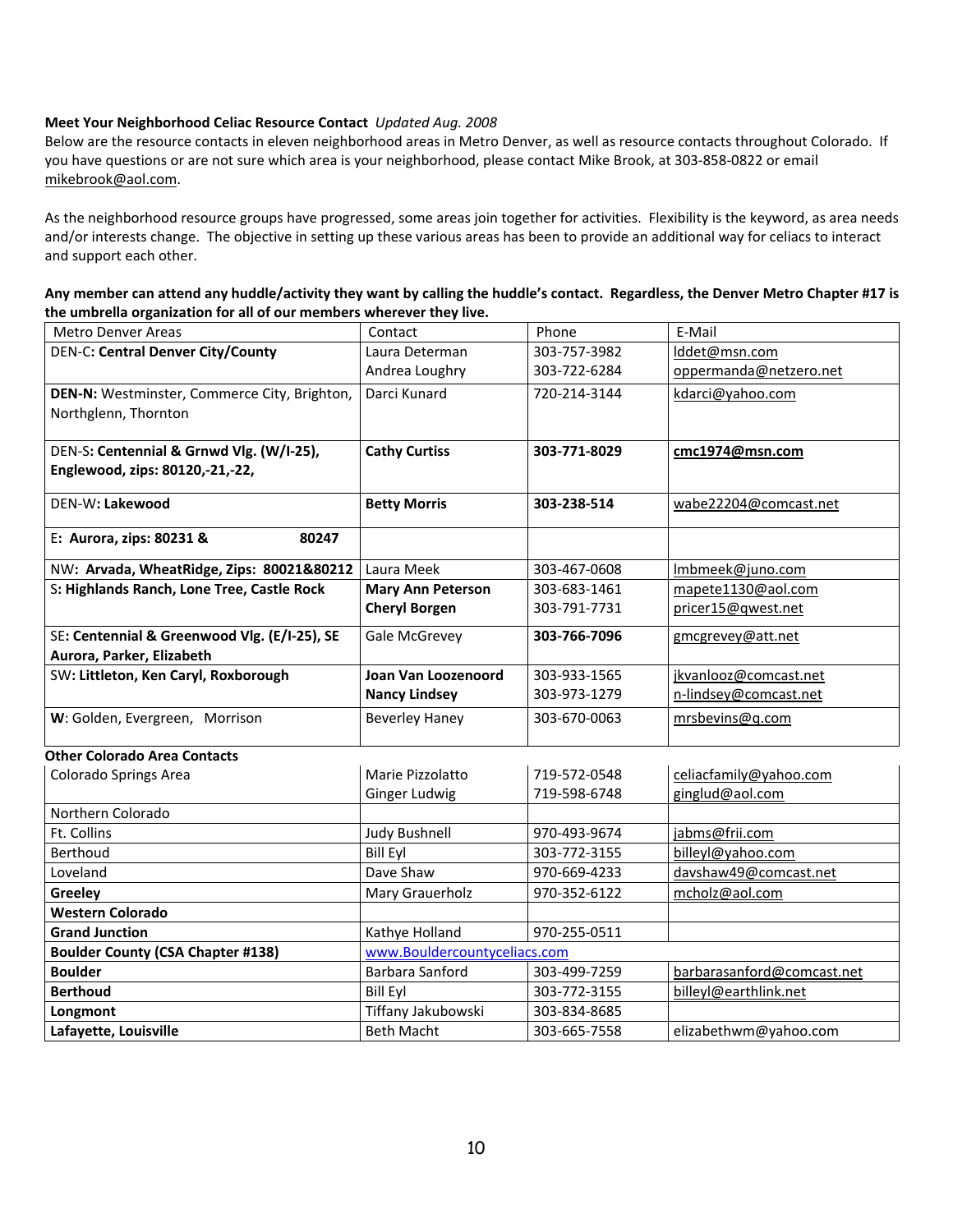## *Denver Metro Chapter #17 of CSA/USA, Inc***.**

| (a non-profit organization)                                                           |  |
|---------------------------------------------------------------------------------------|--|
| Your best local resource for celiac information, support and gluten-free socializing. |  |
| Please join us.                                                                       |  |
| Dues are \$15.00/year For more information, call Donna DeVisser at 303-973-4613       |  |
| Make check payable to "Denver Metro Chapter #17, CSA/USA"                             |  |
| Mail check and form to: Donna DeVisser, 2675 Van Gordon Dr. Lakewood CO 80215-7001    |  |
| NAME:<br>PHONE:                                                                       |  |

# ADDRESS:

CITY, STATE, ZIP CODE:

E‐MAIL:

\_\_\_\_This is a renewal \_\_\_\_There is no change in my address/phone \_\_\_\_Interested in Volunteering Please list yourself and all members of your **immediate** family who have Celiac Disease

| <b>NAME</b>                                                                                                                                                                                                                                                                                                                                                                                     | Circle one        | <b>NAME</b>                        |                              | Circle one  |  |  |  |  |
|-------------------------------------------------------------------------------------------------------------------------------------------------------------------------------------------------------------------------------------------------------------------------------------------------------------------------------------------------------------------------------------------------|-------------------|------------------------------------|------------------------------|-------------|--|--|--|--|
|                                                                                                                                                                                                                                                                                                                                                                                                 | Child/Adult       |                                    |                              | Child/Adult |  |  |  |  |
|                                                                                                                                                                                                                                                                                                                                                                                                 | Child/Adult       |                                    |                              | Child/Adult |  |  |  |  |
| Denver CSA keeps all information confidential and never shares or sells to any outside individual or organization!<br>I authorize Denver CSA to share my contact information for official chapter business.<br>Have you received a Celiac Disease Information Packet? __________________________ No<br>For information on the national CSA/USA, call 1-877-272-4272 or go to www.csaceliacs.org |                   |                                    | (please initial)<br>05/09 NL |             |  |  |  |  |
|                                                                                                                                                                                                                                                                                                                                                                                                 |                   |                                    |                              |             |  |  |  |  |
|                                                                                                                                                                                                                                                                                                                                                                                                 | <b>ORDER FORM</b> |                                    |                              |             |  |  |  |  |
| DENVER METRO CHAPTER CSA/USA                                                                                                                                                                                                                                                                                                                                                                    |                   |                                    |                              |             |  |  |  |  |
| 2009 GLUTEN-FREE PRODUCTS LIST (AVAILABLE JULY 2009)                                                                                                                                                                                                                                                                                                                                            |                   |                                    |                              |             |  |  |  |  |
| Quantity:                                                                                                                                                                                                                                                                                                                                                                                       |                   | \$10.00<br>$X_{-}$                 |                              | \$          |  |  |  |  |
| NAME:                                                                                                                                                                                                                                                                                                                                                                                           |                   | (price includes postage)<br>PHONE: |                              | Total       |  |  |  |  |
| ADDRESS:                                                                                                                                                                                                                                                                                                                                                                                        |                   |                                    |                              |             |  |  |  |  |
| CITY, STATE, ZIP CODE:                                                                                                                                                                                                                                                                                                                                                                          |                   |                                    |                              |             |  |  |  |  |